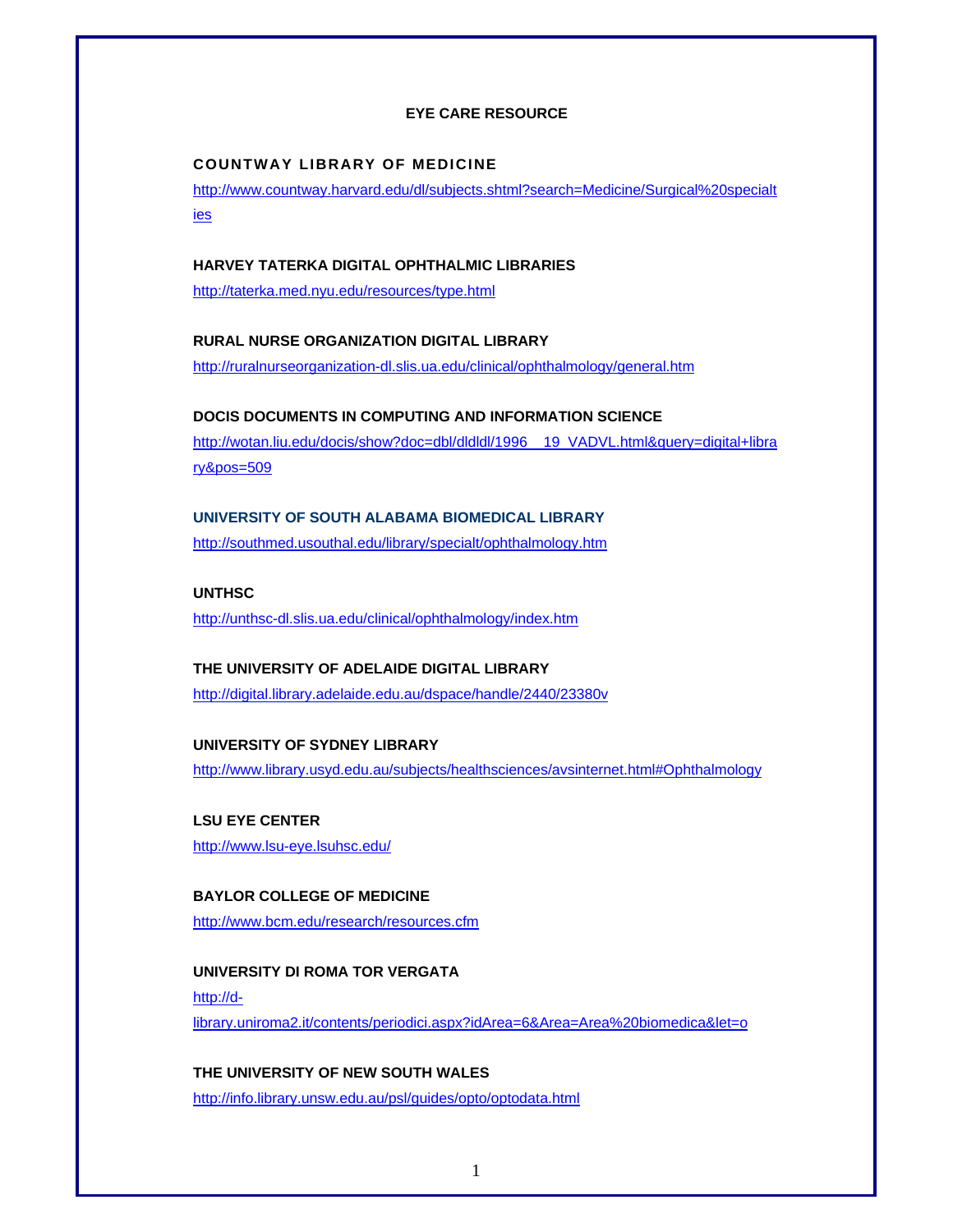#### **UNIVERSITY OF TORONTO LIBRARIES**

http://www.library.utoronto.ca/images/main\_images/

#### **NATIONAL UNIVERSITY OF SINGAPORE LIBRARY**

http://www.lib.nus.edu.sg/ecoll/subj.asp?subj=MDS

### **WELCH MEDICAL LIBRARY**

http://www.welch.jhu.edu/eresources/eresources\_subject\_action\_alpha.cfm?wmesh\_id=5

8 **THE NEUROOPHTHALMIC VIRTUAL EDUCATION LIBRARY**  http://library.med.utah.edu/NOVEL/resources.html

#### **VISION2020eresource**

www.v2020eresource.org

### **OHSU DIGITAL RESOURCES LIBRARY**

http://drl.ohsu.edu/other\_resources.html

#### **STANFORD SCHOOL OF MEDICINE – OPHTHALMOLOGY PORTAL**

http://lane.stanford.edu/portals/ophthalmology.html

### **WORLD OF OPHTHALMOLOGY**

http://wmed.narod.ru/w\_ophth/image\_cl/site\_ind/si\_00.htm

### **HEALTH WEB**

http://healthweb.org/browse.cfm?categoryid=1267

### **UNIVERSITY OF MIAMI- ALUMINI PORTAL**

http://alumni.library.miami.edu/bascom.html

#### **WEST VIRGINIA UNIVERSITY – DEPARTMENT OF OPHTHALMOLOGY**

http://www.hsc.wvu.edu/som/eye/residencyProgram.asp

### **UCL LIBRARY SERVICES** http://www.ucl.ac.uk/Library/iophth.shtml

**LE EYE LIBRARY.ORG**  http://www.cgeye.org/main.asp

### **THE NEW ENGLAND COLLEGE OF OPTOMETRY**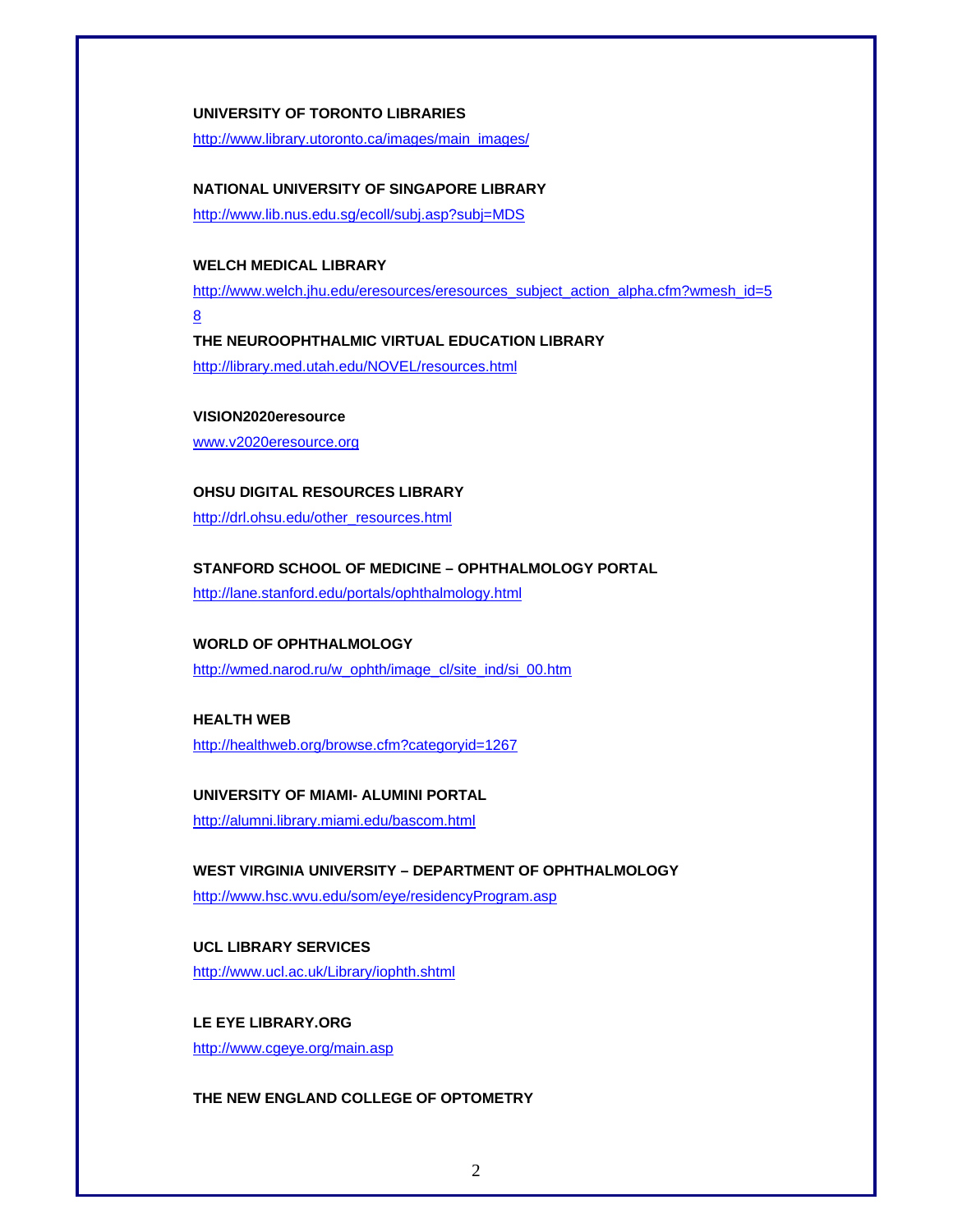http://www.neco.edu/Library/resources/atlases.aspx

## **VANDERBIT MEDICAL CENTER**

http://www.mc.vanderbilt.edu/sc\_diglib/subj.html

### **CCHS DIGITAL LIBRARY**

http://cchs-dl.slis.ua.edu/clinical/ophthalmology/visualdisturbances.htm

### **BIOS – BRITISH AND IRISH ORTHOPTIC SOCIETY**  http://www.orthoptics.org.uk/orthoptists/eyes-vision

**AMERICAN ASSOCIATION FOR PEDIATRIC OPHTHALMOLOGY AND STRABISMUS (AAPOS)** 

http://www.**aapos**.org

### **AMERICAN BOARD OF OPHTHALMOLOGY**

www.abop.org

#### **AMERICAN MEDICAL ASSOCIATION**

www.ama-assn.org

#### **AMERICAN SOCIETY OF CATARACT AND REFRACTIVE SURGERY (ASCRS)**

www.ascrs.org

#### **AUSTRALIAN NATIONAL UNIVERSITY CENTRE FOR VISUAL SCIENCES**

cvs.anu.edu.au

#### **BIOMEDNET**

http://www.bmn.com

#### **BOSTON FOUNDATION FOR SIGHT**

http://www.bostonsight.org

#### **CALIFORNIA ACADEMY OF OPHTHALMOLOGY**

http://www.eyedoc.org

#### **CENTER FOR VISUAL SCIENCE - UNIVERSITY OF ROCHESTER**

#### http://www.cvs.rochester.edu

Center for Visual Science (CVS) promotes research on the visual system by bringing together scientists from a variety of disciplines. Includes information on CVS and programs.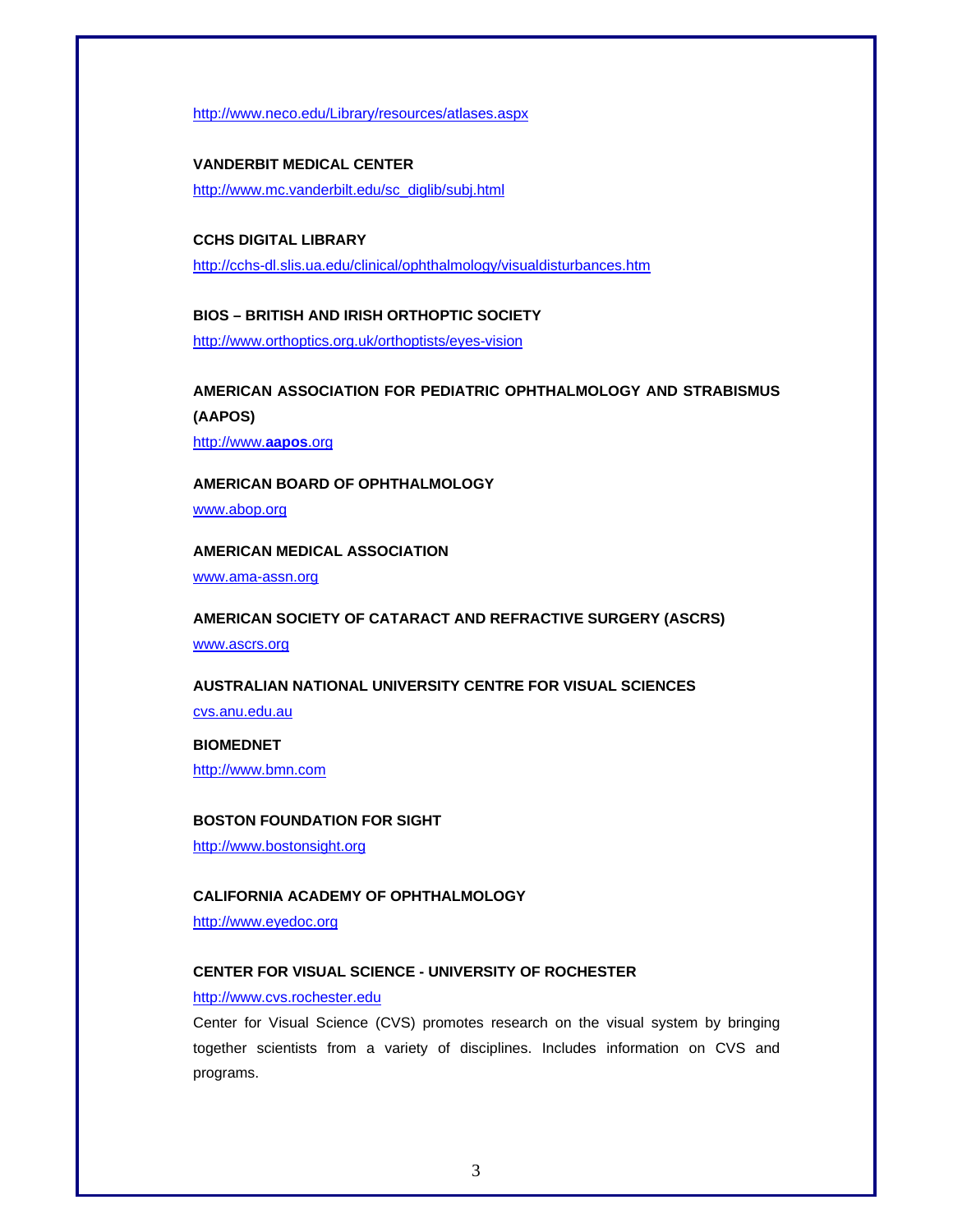#### **CENTERS FOR DISEASE CONTROL**

http://www.cdc.gov

#### **COLUMBIA UNIVERSITY - CENTER FOR RETINAL RESEARCH**

http://cpmcnet.columbia.edu/dept/eye

Information on collaborative retinal research projects such as RPE transplantation.

### **DANA BRAINWEB: GREAT SITES FOR INFORMATION ON BRAIN DISEASES AND DISORDERS**

http://www.dana.org/brainweb

Information on Brain Diseases and Disorders

#### **DEAN A. MCGEE EYE INSTITUTE**

#### http://www.dmei.org

Provider of patient care and a center for vision research. Home to the Department of Ophthalmology at the University of Oklahoma

#### **EMORY UNIVERSITY**

http://www.med.emory.edu/research

Provides links to resources for clinicians and researchers.

#### **EUROPEAN ASSOCIATION FOR THE STUDY OF DIABETIC EYE COMPLICATIONS**

http://medweb.bham.ac.uk/easdec

#### **EYE BANK ASSOCIATION OF AMERICA**

http://www.restoresight.org

Information and resources about eye donation and corneal transplantation

#### **EYE CLINIC AT ARKANSAS CHILDREN'S HOSPITAL - UNIVERSITY OF ARKANSAS**

http://www.archildrens.org/medical\_services/outpatient\_clinics/eye\_center.asp Information on Eye Clinic. Includes "Patient Picture Gallery," and information on Children's Eye Research Foundation.

#### **EYE SURGERY SIMULATOR - GEORGIA INSTITUTE OF TECHNOLOGY**

http://www.imtc.gatech.edu/projects/archives/eye.html

Information on VR eye surgery simulator being co-developed by Georgia Tech and Medical College of Georgia, Dept. of Ophthalmology.

#### **GERMAN OPHTHALMOLOGICAL SOCIETY**

http://www.dog.org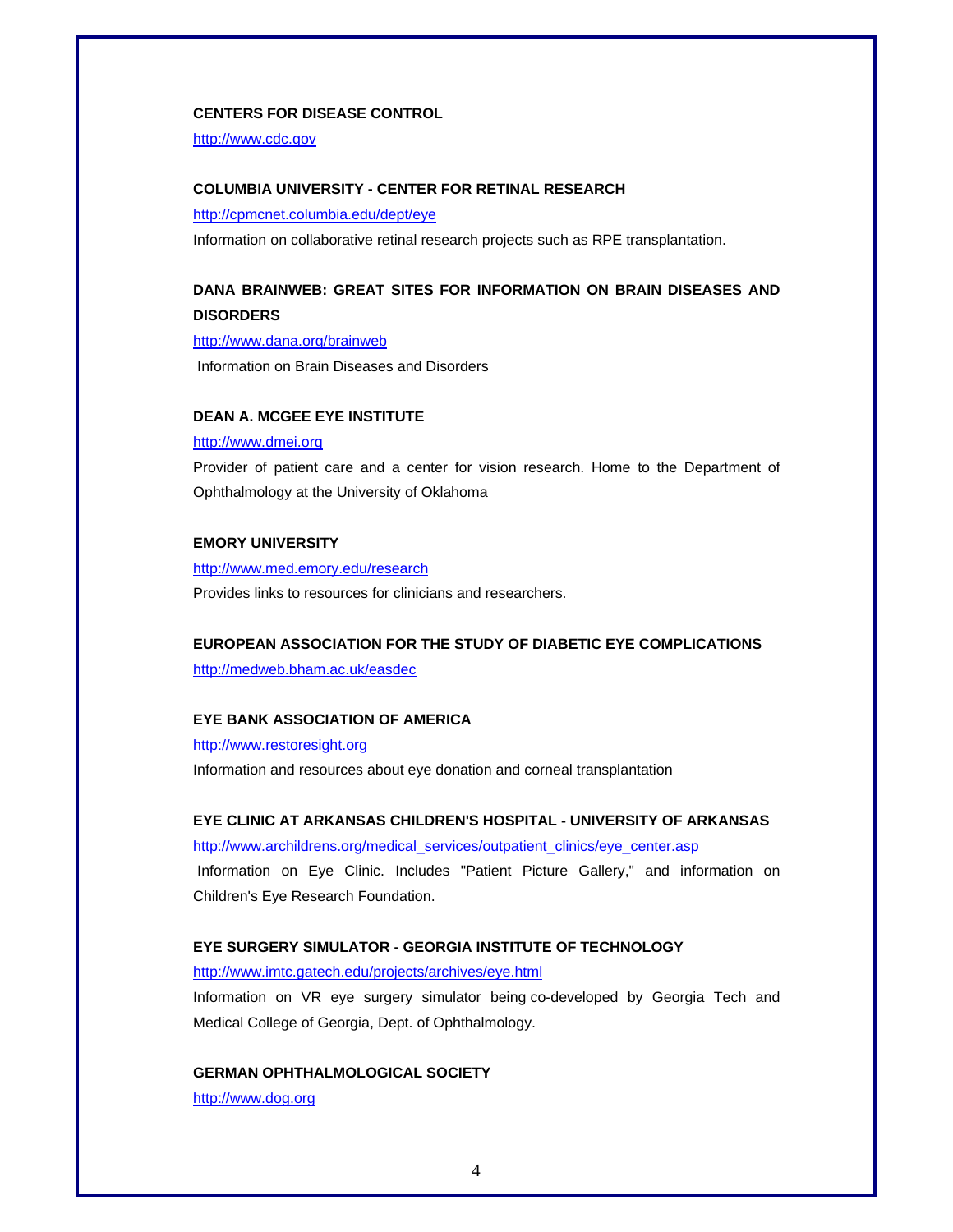### **GERMAN SPEAKING SOCIETY FOR INTRAOCULAR LENS IMPLANTATION AND REFRACTIVE SURGERY**

http://www.dgii.org

Information on Society and patient Information (in German ONLY)

### **GLAUCOMA SERVICE AND FOUNDATION AT WILLS EYE HOSPITAL**

http://wills-glaucoma.org

Valuable resources about glaucoma for phyicians and patients

#### **GLOBAL HEALTH NETWORK**

http://www.pitt.edu/research.html

### **GOTEBORG UNIVERSITY (SWEDEN) - DEPT. OF OPHTHALMOLOGY (ENGLISH AND SWEDISH)**

http://www.oftalmologi.gu.se

Information on department and related research (in English and Swedish)

#### **HARVARD UNIVERSITY\_VIRTUAL LIBRARY -BIOMEDICINE INDEX**

http://mcb.harvard.edu/BioLinks.html

#### **HEALTH SCIENCES SOCIETIES AND ORGANIZATIONS (MEDWEB INDEX)**

http://www.healthlibrary.emory.edu/index.php?module=pagemaster&PAGE\_user\_op=view \_page&PAGE\_id=192http://mcb.harvard.edu/BioLinks.html

#### **HUMBOLDT UNIVERSITY (BERLIN, GERMANY) - DEPT. OF OPHTHALMOLOGY**

#### http://www2.hu-berlin.de

Faculty and staff listings, case demonstrations in German, list of German and international symposia.

#### **IMMUNET**

http://immunet.otago.ac.nz

A non-profit AIDS service organization designed for AIDS/HIV caregivers.

#### **INDIANA UNIVERSITY SCHOOL OF OPTOMETRY**

http://www.opt.indiana.edu

Information on IU optometry program, faculty, continuing education and other vision resources.

#### **INTERNATIONAL SOCIETY OF OCULAR TOXICOLOGY**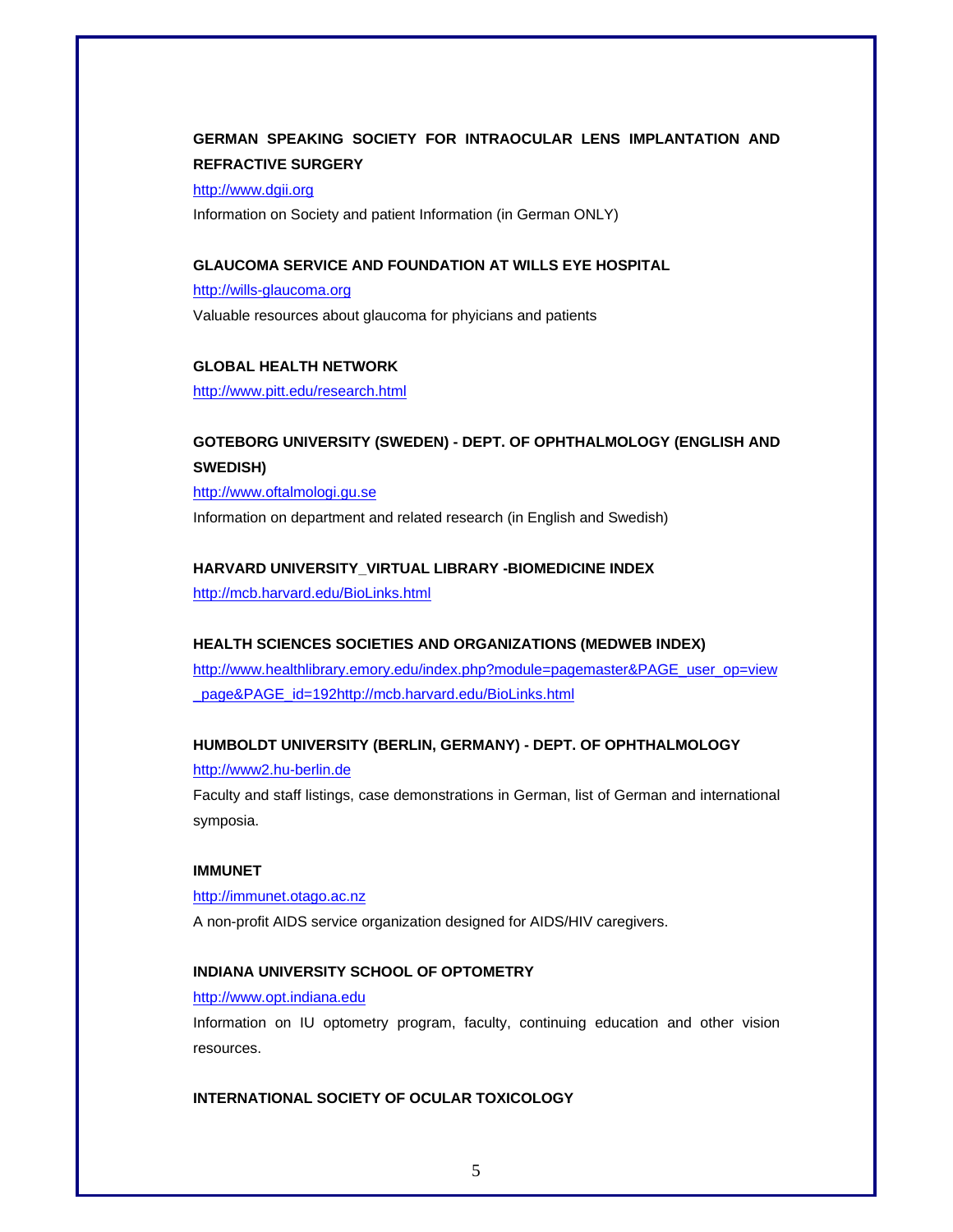#### http://www.isot.org

### **INTERNET OPHTHALMOLOGY - UNIVERSITY OF BUFFALO DEPT. OF OPHTHALMOLOGY**

#### http://www.smbs.buffalo.edu/ophthalmology

Includes Ophthalmology Review Journal, OPHTHAL (Ophthalmology e-mail discussion group), OOSNA-L (Orbital and Oculoplastics Society of North America e-mail list), and listing of department's faculty.

#### **JAPANESE COLLEGE OF VETERINARY AND COMPARATIVE**

http://www.vm.a.u-tokyo.ac.jp/byouri/JCVP/index.html

Information on JCVCO and related Japanese Societies and meetings.

### **JOHNS HOPKINS UNIVERSITY SCHOOL OF MEDICINE - RESEARCH AND TRAINING IN HEARING AND BALANCE**

#### http://www.bme.jhu.edu/labs/chb/index.html

Center performs basic and clinical research on auditory and vestibular function in normal subjects, in Patients with hearing and balance disorders, and on rehabilitation. Links to other auditory, vestibular and oculomotor resources.

### **JOINT COMMISSION ON ALLIED HEALTH PERSONNEL IN OPHTHALMOLOGY (JCAHPO)**

http://www.jcahpo.org

#### **KELLOGG EYE CENTER - UNIVERSITY OF MICHIGAN**

#### http://www.kellogg.umich.edu

Information on Eye Center, faculty listings, programs and continuing medical education.

#### **LENSNET**

http://www.ncbi.nlm.nih.gov/entrez/query.fcgi?cmd=Retrieve&db=PubMed&list\_uids=1206 1266&dopt=Abstract lens and cataract research - ARVO related

#### **LOUISIANA STATE UNIVERSITY EYE CENTER**

http://www.lsu-eye.lsuhsc.edu Information on LSU Eye Center and related research.

#### **MACULAR DEGENERATION PARTNERSHIP**

http://www.amd.org/site/PageServer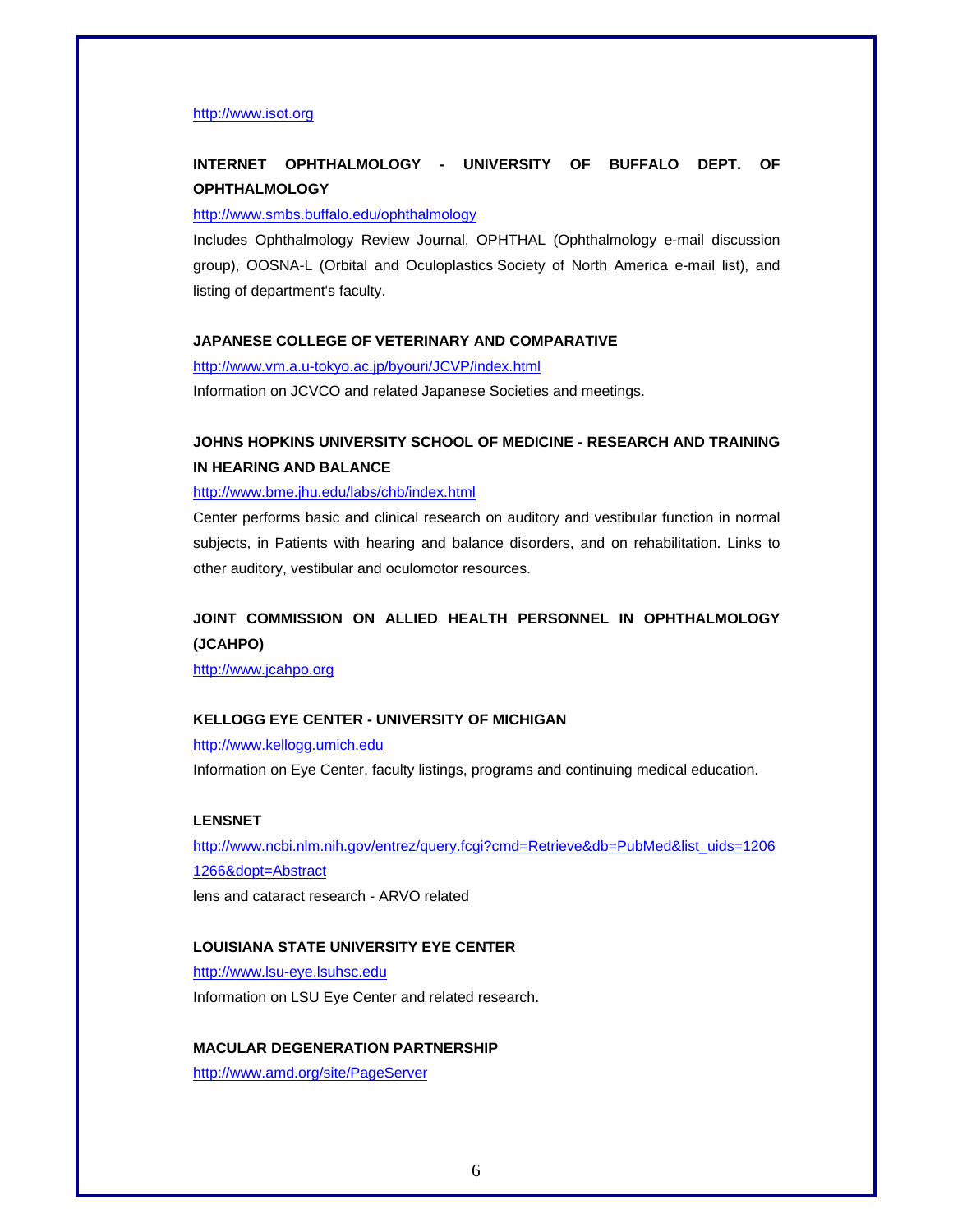A coalition of patients, families, and professionals. The website provides information about age-related macular degeneration.

### **MACULAR DEGENERATION RESEARCH - UNIVERSITY OF CONNECTICUT HEALTH CENTER**

http://www.uchc.edu/dsp

Department of Pharmacology, Program in Neuroscience

#### **MAYO CLINIC**

http://www.mayo.edu

**MCGILL UNIVERSITY (CANADA) - DEPT. OF MEDICAL INFORMATICS - OPHTHALMOLOGY DEPT.** 

http://www.medicine.mcgill.ca/ophthalmology

Interactive tutorials on cataract surgery. Movies on IOL and peritomy.

### **MEDWEB**

http://www.medweb.emory.edu/MedWeb Index of Medical Related Information

### **MEDICAL GROUP MANAGEMENT ASSOCIATION (MGMA)**

http://www.mgma.com National association for practice administrators

#### **MEDICAL MATRIX**

http://www.kumc.edu/gec/prof/medhealt.html Index to Medical Resources

#### **MEDICAL TRENDS**

http://www.rush.edu/professionals

Various resources for healthcare professionals. Continuing Medical Education, medical news, research, hyperlinks database on health web sites and more.

#### **MEDICALCONFERENCES.COM**

http://www.medicalconferences.com Database of world-wide medical conferences

#### **MEDLINE**

http://www.nlm.nih.gov Free PubMed and Internet Grateful Med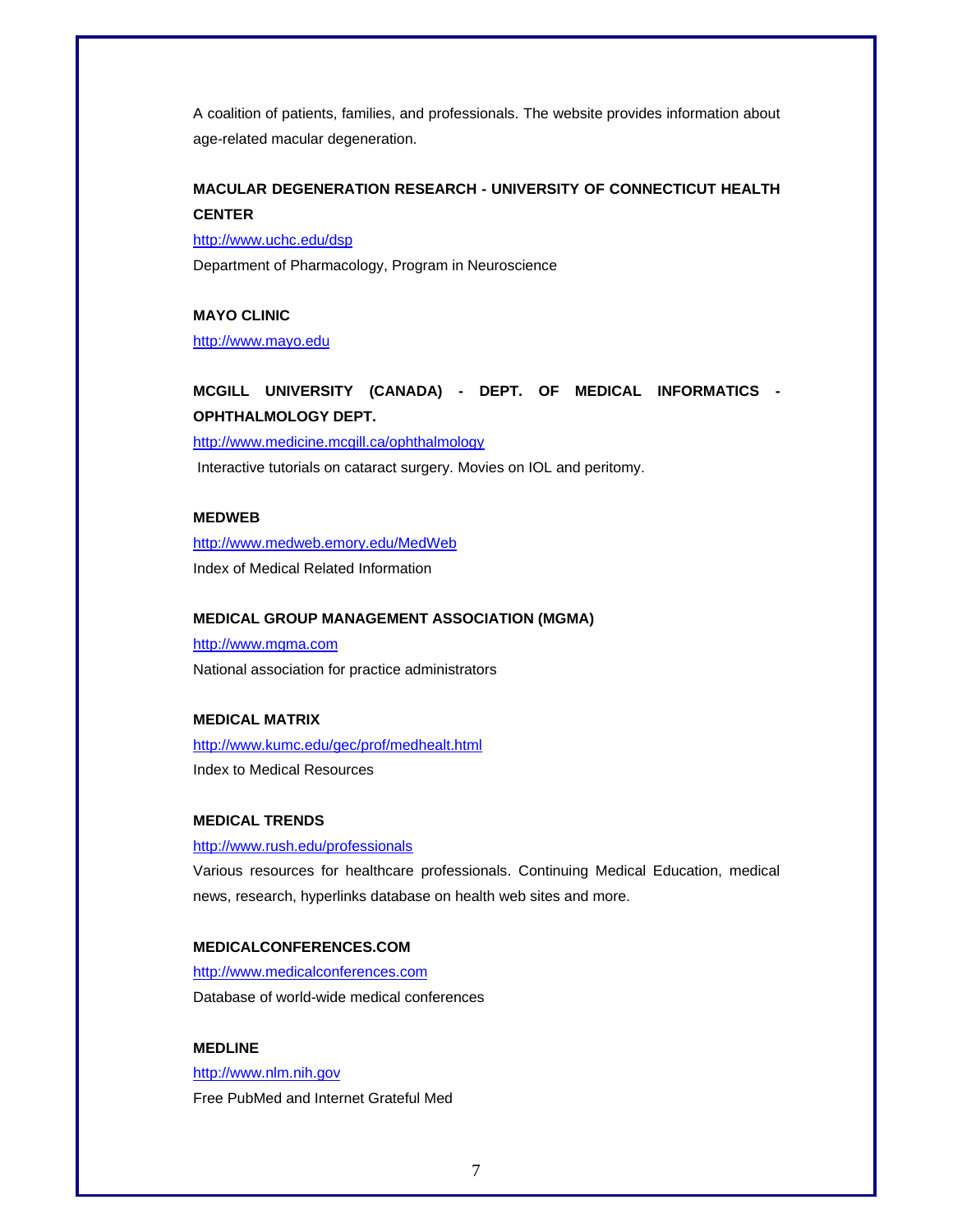#### **MELBOURNE UNIVERSITY (AUSTRALIA) - DEPT. OF OPHTHALMOLOGY**

#### http://iris.medoph.unimelb.edu.au

Information on department, public information and links to vision research in Australia. Link to shared library of RVEEH/RACO.

#### **MIDWEST EYE SOCIETIES**

http://www.midwesteyemd.org

Illinois, Iowa, Missouri, & Wisconsin societies

#### **MIE SCHOOL OF MEDICINE (JAPAN) - DEPT. OF OPHTHALMOLOGY**

http://www.medic.mie-u.ac.jp/ophthalmology

Information on department. Posters from 1995 Internet Symposia in Ophthalmology. Questionnaire on refractive surgery for 1996 Centennial Meeting of Japanese Ophthalmology Society.

#### **MINNESOTA ACADEMY OF OPHTHALMOLOGY**

http://www.mneyemd.org

#### **MODELING THE HUMAN EYE AND ORBIT - UNIVERSITY OF ILLINOIS/CHICAGO**

#### http://www.uic.edu/com/eye

 VR-based exploration of anatomical databases. Focus of project is on training ophthalmology residents on required surgical steps to correct a variety of retinal defects.

#### **MOORFIELDS EYE HOSPITAL**

#### http://www.moorfields.org.uk/Home

Postgraduate teaching hospital and an international centre for ophthalmic care. Includes details about research and upcoming training courses.

#### **MULTIMEDIA MEDICAL REFERENCE LIBRARY**

http://www.medical-library.org/library.htm

#### **NASA VISION SCIENCE**

http://www.visionscience.com

#### **NATIONAL EYE INSTITUTE**

http://www.nei.nih.gov

### **NATIONAL KERATOCONUS FOUNDATION**  http://www.csmc.edu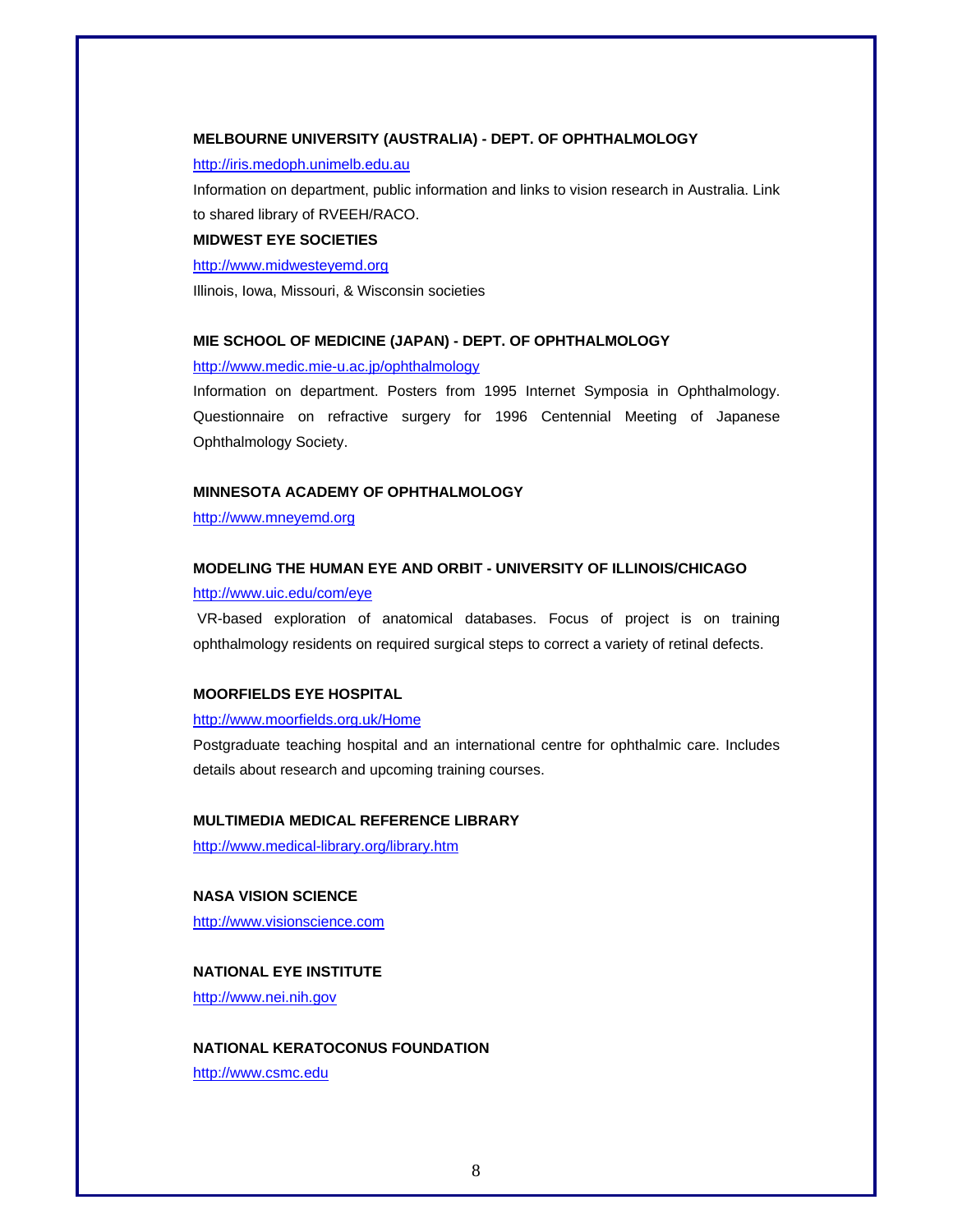#### **NATIONAL LIBRARY OF MEDICINE**

http://www.nlm.nih.gov

#### **NEUROSCIENCE WEB SEARCH**

http://www.acsiom.org/nsr/neuro.html Search Engine devoted entirely to neuroscience

#### **NEUROSCION**

http://www.jneurosci.org

#### **NEW JERSEY ACADEMY OF OPHTHALMOLOGY**

http://www.njao.org

#### **OCULAR IMMUNOLOGY AND INFLAMMATION**

http://www.tandf.co.uk/journals/titles/09273948.asp

Journal entirely devoted to the field of ocular immunology, immunopathology and inflammation.

#### **OPHTHALMIC PATHOLOGY - UNIVERSITY OF UTAH**

http://www-medlib.med.utah.edu/WebPath/webpath.html Images related to ophthalmic pathology.

#### **OPHTHALMIC RESEARCH LABORATORIES - CEDARS-SINAI HOSPITAL**

#### http://www.csmc.edu

 Information on CSH research laboratories (Virology, Refractive Surgery, Exracellular Matrix) and link to National Keratoconus Foundation.

#### **OPHTHALMOLOGICAL SOCIETY OF EGYPT - OSE**

http://www.eyegypt.com

#### **OPHTHALMOLOGY ONLINE**

http://www.ool.de largest German-speaking online service for ophthalmologists.

#### **OPHTHALMOLOGY SUPERSIGHT**

http://www.supersight.com Abstracts and Table of Contents from several ophthalmic journals.

#### **PHARMINFONET**

http://pharminfo.8media.org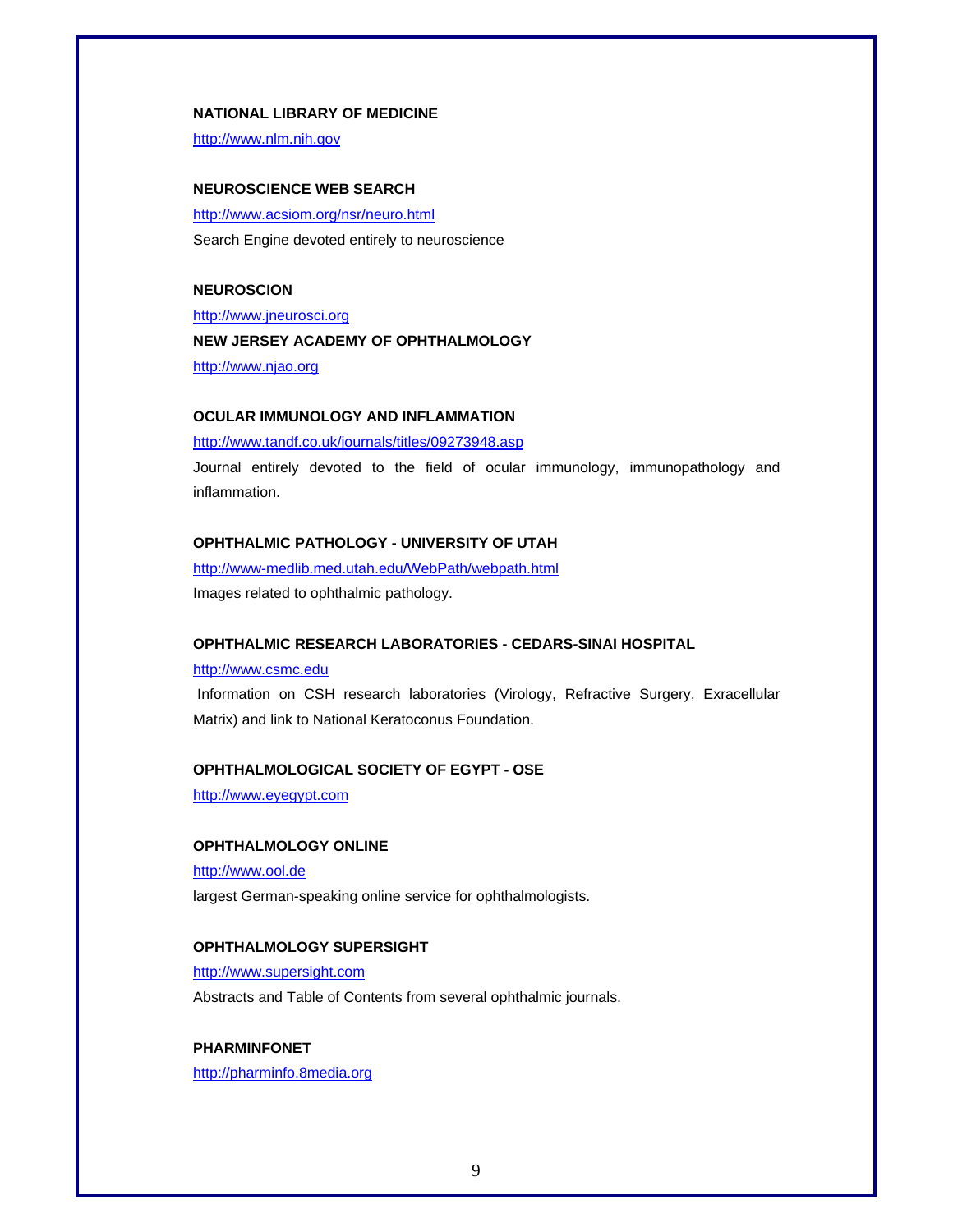### **RADIOLOGICAL SOCIETY OF NORTH AMERICA**

http://www.rsna.org

### **RETINAL MICROCIRCUITRY LAB - UNIVERSITY OF PENNSYLVANIA MEDICAL CENTER**

http://retina.anatomy.upenn.edu

Information on Lab's staff and projects.

#### **REVIEW OF OPHTHALMOLOGY**

http://www.revophth.com

#### **ROYAL COLLEGE OF OPHTHALMOLOGISTS**

http://www.rcophth.ac.uk

#### **ROYAL COLLEGE OF OPHTHALMOLOGISTS**

http://www.roysocmed.ac.uk

### **SCHEIE EYE INSTITUTE - UNIVERSITY OF PENNSYLVANIA SCHOOL OF MEDICINE - DEPT. OF OPHTHALMOLOGY**

http://www.penneye.com

#### **SCHEPENS EYE RESEARCH CENTER - HARVARD UNIVERSITY**

http://www.eri.harvard.edu Information on SERC, including cataract fact sheet for patients.

#### **SHILEY EYE CENTER - UNIVERSITY OF CALIFORNIA/SAN DIEGO**

#### http://www.eyesite.ucsd.edu

Information on Eye Center. Center also maintains listservers for pediatric ophthalmology, cornea, corneal topography and refractive surgery, retinal diseases and retinal imaging, and glaucoma.

#### **SMITH KETTLEWELL EYE RESEARCH INSTITUTE**

http://www.ski.org Information on Research Institute.

#### **STANFORD VISION AND IMAGING SCIENCE**

#### http://white.stanford.edu

Information on imaging and vision science.

#### **STATE UNIVERSITY OF NEW YORK HEALTH SCIENCE CENTER AT SYRACUSE**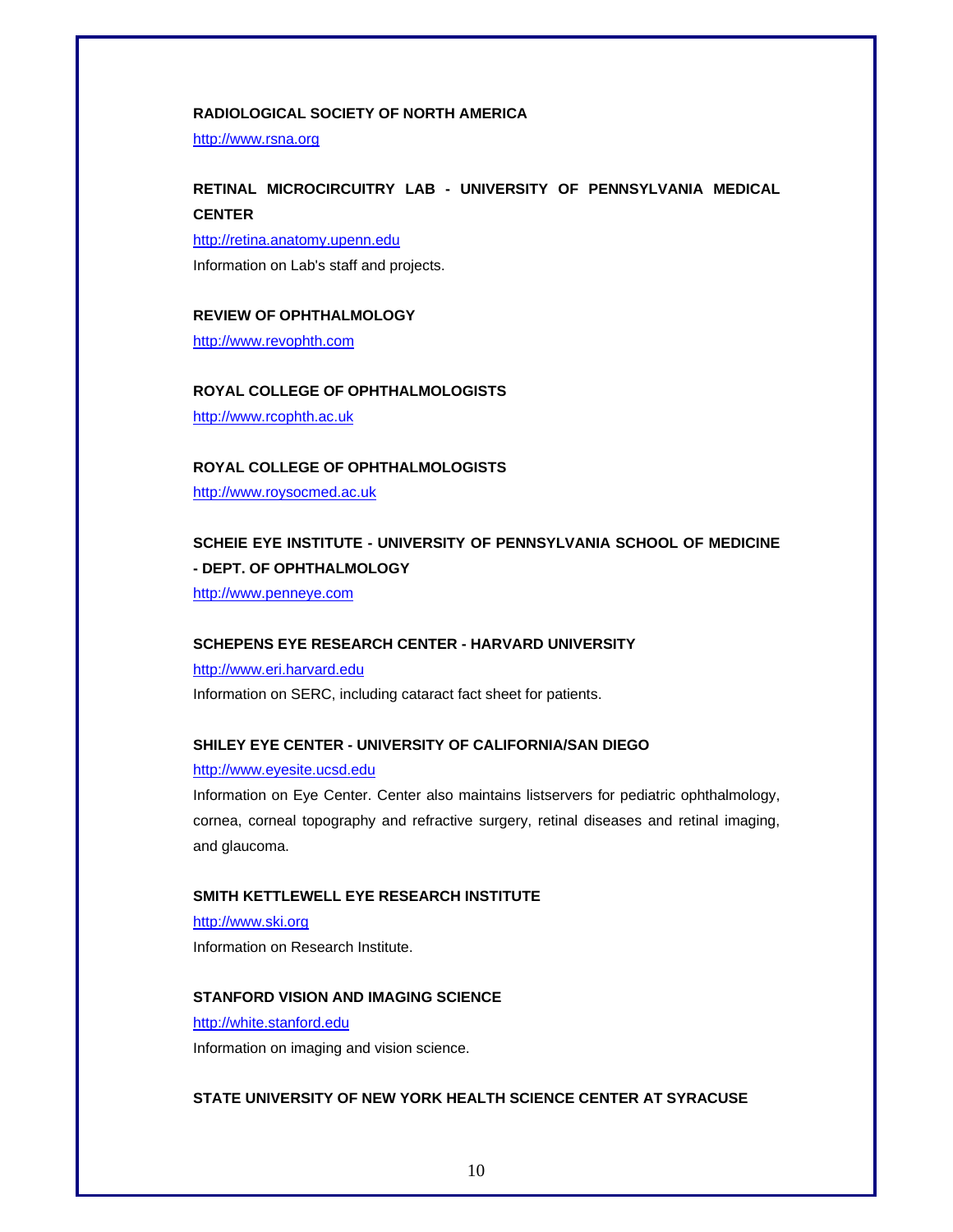#### http://www.upstate.edu/eye

Vision Care and Research Centers.

#### **TEXAS OPHTHALMOLOGICAL ASSOCIATION**

http://www.txeyenet.org

### **TEXAS TECH UNIVERSITY HEALTH SCIENCES - DEPT. OF OPHTHALMOLOGY AND VISUAL SCIENCES**

http://www.ttuhsc.edu/eye

Information on department and related research. Also includes Digital Grand Rounds.

#### **THE FOUNDATION FIGHTING BLINDNESS**

http://www.blindness.org

Retina donor program and national registry, research and more.

#### **TISSUE BANKS INTERNATIONAL (TBI)**

#### http://www.tbionline.org

Since 1962, a non-profit, non-governmental organization providing safe, high quality corneas and other human allograft tissue for ophthalmic procedures to surgeons.

#### **TOWNSEND FREW & CO., L.L.C.**

http://www.edgeviewpartners.com/clients/industry\_expertise/healthcare

#### **UNIVERSITY OF CALIFORNIA/IRVINE - VISION RESEARCH**

#### http://www.reeve.uci.edu

Faculty and post doctoral research listings. Information on training programs., research projects and groups. Facts and figures related to visual and cognitive science.

### **UNIVERSITY OF ILLINOIS/CHICAGO - DEPT. OF OPHTHALMOLOGY - UIC EYE CENTER**

#### http://www.uic.edu/com/eye

List of department faculty. Also inlcudes.

#### **UNIVERSITY OF IOWA - DEPT. OF OPHTHALMOLOGY**

#### http://webeye.ophth.uiowa.edu

Information on department, programs and faculty. Listings and information on related laboratories and services. Listings of clinical conferences and a "Guide to Ischemic Optic Neuropathy.

#### **UNIVERSITY OF IOWA - VIRTUAL HOSPITAL**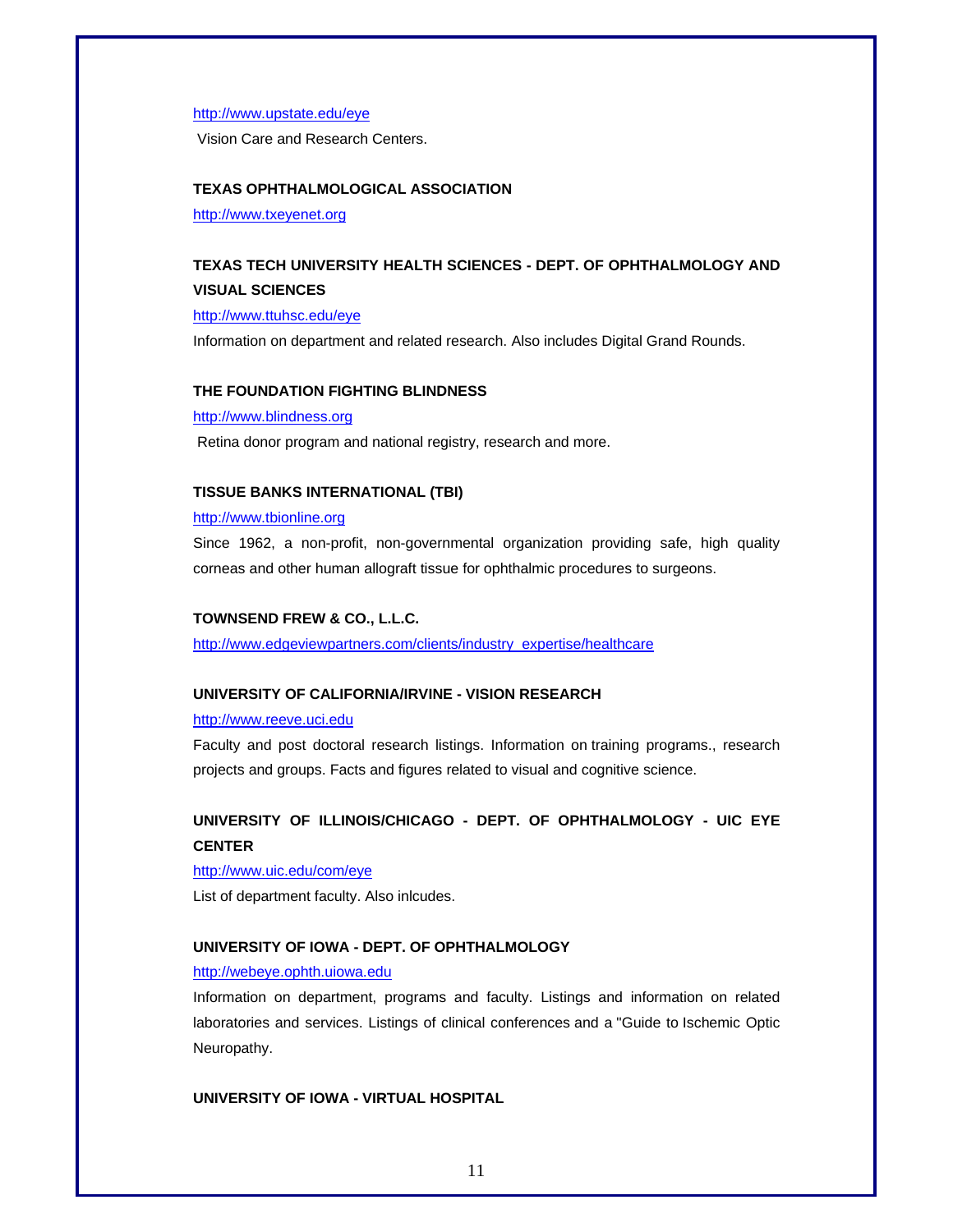#### http://www.vh.org

Continously updated digital health sciences library. Provides distance learning to practicing physicians and other health care professionals, and information to the public on a variety of health care issues.

#### **UNIVERSITY OF MELBOURNE (AUSTRALIA) - DEPT. OF OPTOMETRY**

#### http://www.optometry.unimelb.edu.au

 Information on the Dept. of Optometry and Visual Sciences, Victoria College of Optometry, Melbourne Optometry Clinic and the National Vision Research Institute.

#### **UNIVERSITY OF MINNESOTA - DEPT. OF PHYSIOLOGY - RETINA AND VISION**

http://physiology.med.umn.edu/faculty/JFohlmeister/Fohlmeister.htm Information on faculty and related research.

#### **UNIVERSITY OF OKLAHOMA - DEPT. OF OPHTHALMOLOGY**

#### http://www.ou.edu/regents

Information on department, faculty, Dean A.McGee Eye Institute, webED, and Molecular Pathogenesis of Eye Infection Research (MPEIR) Center.

#### **UNIVERSITY OF PISA (ITALY) - LA CLINICA OCULISTICA VIRTUALE**

#### http://www.zia.ms.it/oculistica

Information on Institute of Ophthalmology, the Internet Ophthalmology Society (IOS), lists of Italian and international ophthalmology conferences and symposia, and patient information and newsgroups (English and Italian).

#### **UNIVERSITY OF PITTSBURGH - DEPT. OF OPHTHALMOLOGY**

http://ophthalmology.medicine.pitt.edu/content.asp?id=408

List of department residents and link to Ophthalmic Photographers Society (OPS) home page.

#### **UNIVERSITY OF WESTERN ONTARIO - DEPARTMENT OF OPHTHALMOLOGY**

http://www.eyesite.ca/english/affiliation/training-program.htm

#### **UNIVERSITY OF WISCONSIN MEDICAL SCHOOL - DEPT. OF OPHTHALMOLOGY**

#### http://wieyemd.ophth.wisc.edu

Information on departments and programs. Links to research resources on the Web.

### **UNIVERSITY OF ZURICH - VESTIBULO-OCULOMOTOR LABORATORY - DEPT. OF NEUROLOGY**

http://neuro.med.cornell.edu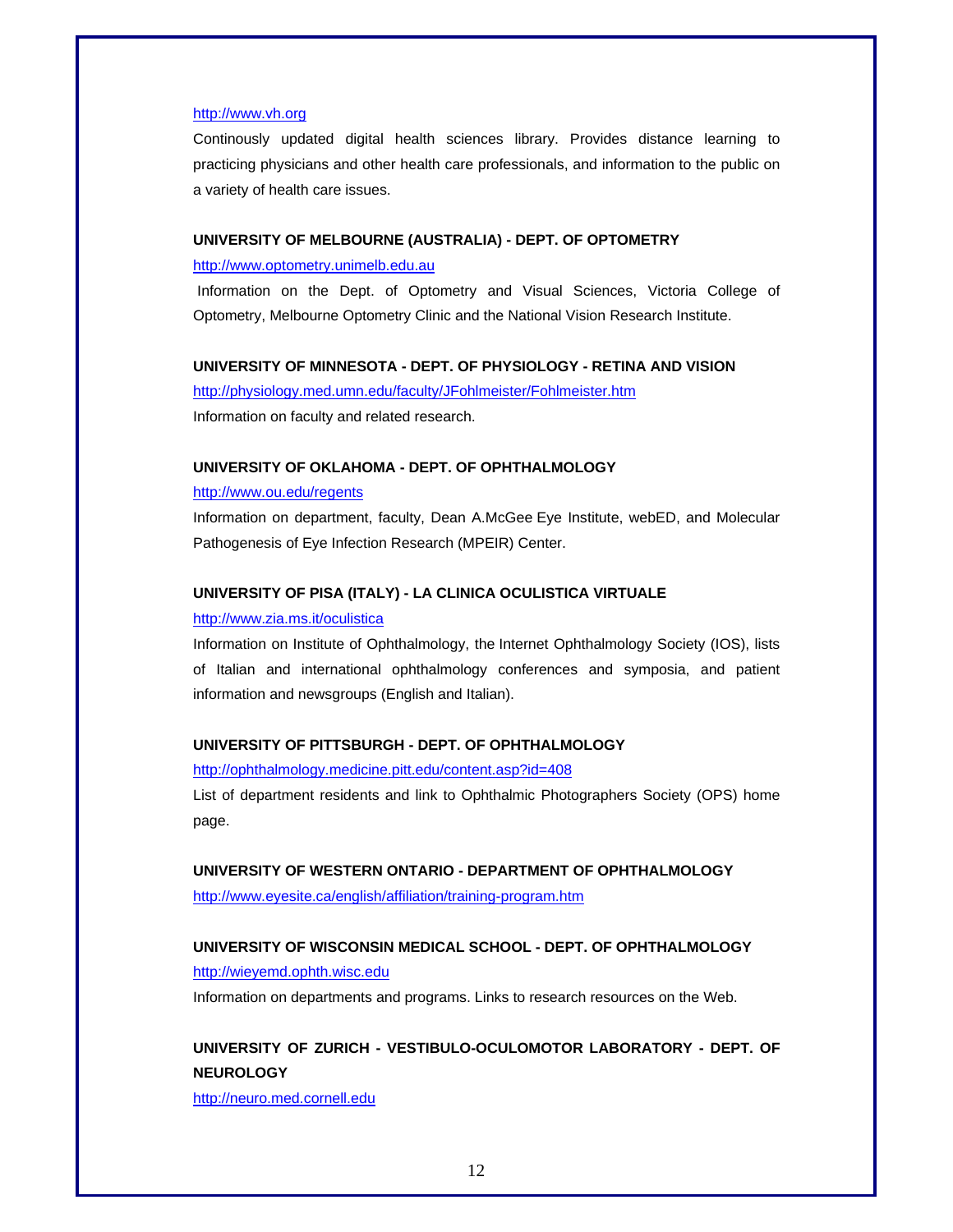Information on V-O Lab, staff and publications.

#### **VARILUX® PRESBYOPIA FORUM**

http://rodp.ridne.net/node-59768.html

A place for information, discussion and interaction with all presbyopia professionals.

#### **VIRGINIA SOCIETY OF OPHTHALMOLOGY**

http://www.vaeyemd.org

#### **VIRTUAL HOSPITAL - DEPT. OF OPHTHALMOLOGY**

http://www.vh.org/adult/provider/internalmedicine/lasersafety/advanced/AdvancedSection6 .html

### **VISION CARE AND RESEARCH CENTERS - STATE UNIVERSITY OF NEW YORK HEALTH SCIENCE CENTER AT SYRACUSE**

http://www.upstate.edu/eye

#### **WASHINGTON ACADEMY OF EYE PHYSICIANS AND SURGEONS**

http://www.wa-eyemd.org

#### **WASHINGTON UNIVERSITY - DEPT. OF OPHTHALMOLOGY**

http://ophthalmology.wustl.edu Information on department, faculty and laboratories.

#### **WEST SUFFOLK HOSPITAL DEPARTMENT OF OPHTHALMOLOGY UK**

http://www.optical.org/index\_files/aboutus/contact\_2.html

Information regarding the department and a staff, guidebook for staff and a resource centre under development.

### **WILLS EYE HOSPITAL (WILLS WEB) - THOMAS JEFFERSON UNIVERSITY - DEPT. OF OPHTHALMOLOGY**

#### http://www.jefferson.edu/ophthalmology

Information on Eye Hospital, continuing medical education and conferences.

#### **WILMER EYE INSTITUTE - JOHNS HOPKINS UNIVERSITY**

#### http://www.hopkinsmedicine.org/wilmer

 Information on Eye Institute, research (i.e.,MPEG movies on Retina) and glaucoma FAQ for patients.

#### **WORKING GROUP ON OPHTHALMIC STANDARDS**